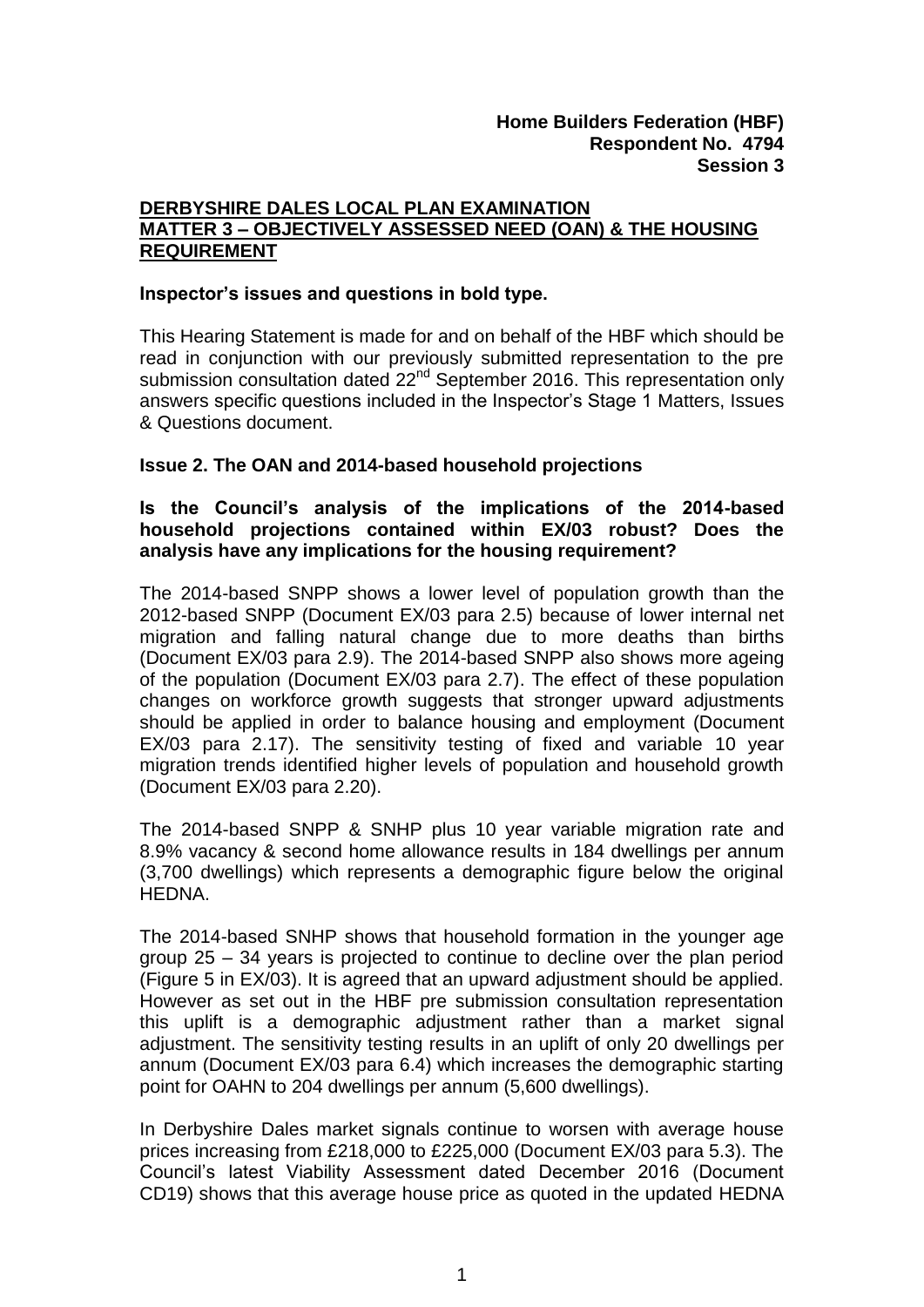is most representative of Value Area 3 where average house prices are £181,000 to £239,990. In Value Areas 1 and 2 house prices are much higher at £235,000 to £299,000 and £300,000 to £407,000 respectively (Document CD19 para 5.1.1). The average house price of £225,000 disguises affordability pressures in specific parts of the District. The house price to income ratio remains at 9.2 (Document EX/03 para 5.5). The cost of rents in the private housing rental market are also increasing (Document EX/03 para 5.7) with households continuing to spend 37% of their monthly income on housing costs (Document EX/03 para 5.7). Since 2013 there continues an under delivery of housing (Document EX/03 para 5.11). The Council's 5 YHLS as at  $1<sup>st</sup>$  April 2016 shows a shortfall of 564 dwellings so between 2013 – 2016 the Council only delivered 41% of its annualised housing requirement for this 3 year period. There are no specific adjustments for these worsening market signals in the Council's latest calculations.

If the Council is to balance its workforce with the preferred economic scenario for 1,700 jobs then 260 dwellings per annum (5,200 dwellings) will be needed (Figure 15 in Document EX/03). This economic led calculation is based on holding commuting and double jobbing ratios constant (Document EX/03 paras 3.8 & 3.10) but assumes increases in the economic participation rates of the working population in particular in females in age groups 25 – 34, 35 – 49 and 50 – 65 (Document EX/03 para 3.13). In its latest evidence the Council has confirmed that stronger economic adjustments are needed because of the lower 2014-based SNPP and SNHP demographic starting points. If population growth is lower (a reduction of 45%) so the overall population size is smaller and that population is growing older it seems counter intuitive that the proposed economic led housing figure of 260 dwellings per annum balances with the same economic growth as previously proposed. The applied adjustment seems small given that the requirement for a stronger economic adjustment has been identified.

The affordable housing need is re-calculated as 96 dwellings per annum (Document EX/03 para 4.6). Policy HC4 of the Local Plan acknowledges that affordable housing need is significant. However the lower demographic based OAHN identified in Document EX/03 will impact on affordable housing delivery. The latest Viability Assessment (Document CD19) shows that no more than 30% affordable housing is deliverable in Value Area 3 where the main settlements and the majority of future housing development situated. The Council's Annual Monitoring Report (Document SD11 para 3.3) shows only 19 affordable housing completions. Therefore it is inevitable that not all affordable housing needs will be meet.

The HBF is opposed to the implication that the housing requirement is reduced as suggested by the Council (answer to Question 11 in Document EX/02). Market signals continue to worsen and affordable housing needs are significant. Whilst it is acknowledged that economic and market signal uplifts are not mutually exclusive a reduced housing requirement will diminish the opportunity to improve housing affordability and deliver affordable housing (Document EX/03 para 4.11).

#### **Issue 3. Adjustments in the OAN to take into account economic growth,**